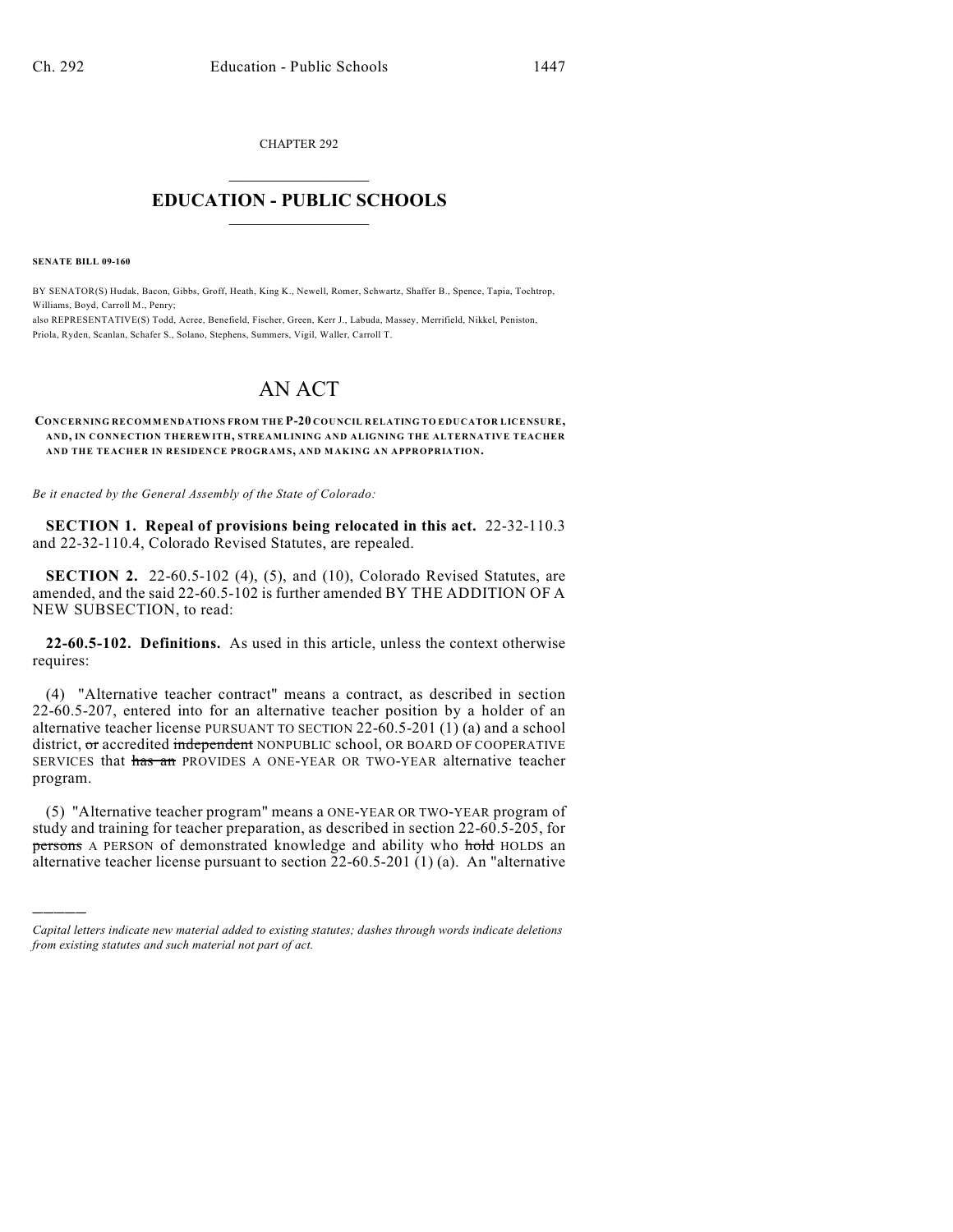teacher program" shall meet the standards of and obtain the approval of the state board of education and, upon completion, lead to a recommendation for licensure by the school district or districts or the accredited independent school DESIGNATED AGENCY providing the alternative teacher program.

(9.5) "DEPARTMENT" MEANS THE DEPARTMENT OF EDUCATION, CREATED IN SECTION 24-1-115, C.R.S.

(10) "Designated agency" means a school district or districts, an accredited independent NONPUBLIC school, or A BOARD OF COOPERATIVE SERVICES, an accepted institution of higher education, OR A NONPROFIT ORGANIZATION, or any combination thereof, which is responsible for the organization, management, and operation of an approved alternative teacher program.

**SECTION 3.** The introductory portion to 22-60.5-111 (4) (a) and 22-60.5-111 (4) (a) (III), (8), and (14) (a), Colorado Revised Statutes, are amended to read:

**22-60.5-111. Authorization - types - applicants' qualifications.** (4) **Emergency authorization.** (a) The department of education may issue an emergency authorization to an applicant who is enrolled in an approved preparation program but has not yet met the requirements for an initial educator license. The department may issue an emergency authorization if:

(III) The state board of education determines that employment of the applicant is essential to preservation of the school district's instructional program and that establishment of an A ONE-YEAR OR TWO-YEAR alternative teacher preparation program or a teacher in residence program within the school district is not a practicable solution for resolution of the demonstrated shortage.

(8) **Teacher in residence authorization.** The department of education may issue a teacher in residence authorization to a person who meets the requirements for a teacher in residence authorization, as stated in rules adopted by the state board of education, consistent with the provisions of section 22-32-110.3. A teacher in residence authorization is valid for two years and may not be renewed; except that, if the person holding the teacher in residence authorization is enrolled in a program in special education offered by an accepted institution of higher education and approved by the state board of education, the teacher in residence authorization is valid for three years. A school district may employ a person who holds a teacher in residence authorization only in an approved teacher in residence program.

(14) **Principal authorization.** (a) The department of education may issue a principal authorization to a person who does not hold a principal license, but who holds an earned baccalaureate or higher degree from an accepted institution of higher education and who will be employed pursuant to the provisions of section 22-32-110.4 SECTION 22-60.5-305.5 by a school district under an individualized alternative principal program, if the program is approved by the state board as provided in this subsection (14). A school district may employ a person who holds a principal authorization to perform the duties of a principal or a vice-principal in a school, so long as the person who holds the authorization is under the supervision of a professional principal licensee.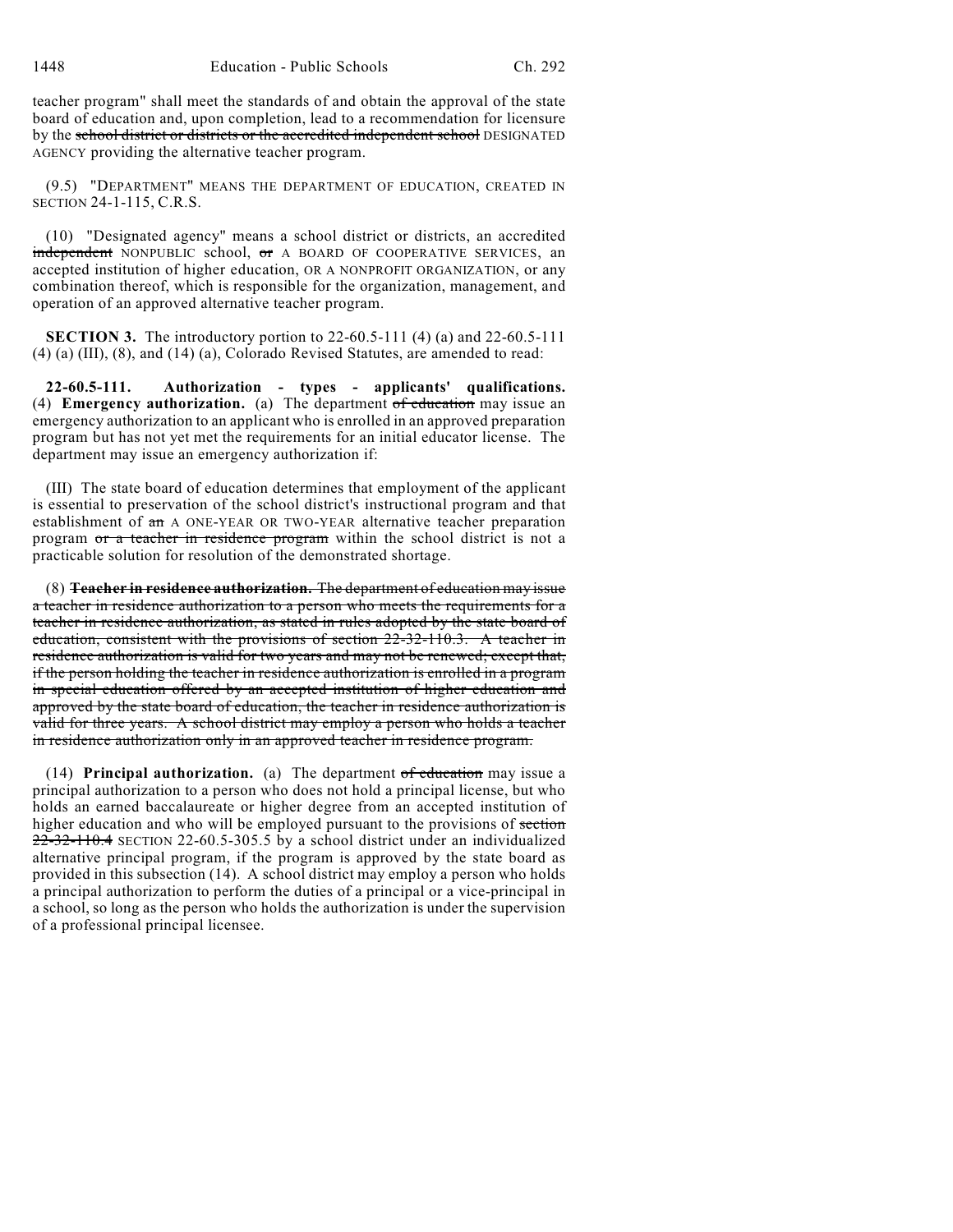**SECTION 4.** The introductory portion to 22-60.5-201 (1), 22-60.5-201 (1) (a), the introductory portion to 22-60.5-201 (1) (b) (I), and 22-60.5-201 (1) (b) (I) (B) and (1) (b) (II.5), Colorado Revised Statutes, are amended to read:

**22-60.5-201. Types of teacher licenses issued - term.** (1) The department of education is designated as the sole agency authorized to issue the following teacher licenses to persons of good moral character:

(a) **Alternative teacher license.** (I) Except as otherwise provided in subparagraph  $(H)$  of this paragraph  $(a)$ , The department of education may, at its discretion, issue an alternative teacher license to any applicant who:

(A) Holds an earned baccalaureate degree from a fully accredited institution of higher education; and

(B) (Deleted by amendment, L. 2004, p. 1279, § 3, effective May 28, 2004.)

(C) Has been recommended by an accepted institution of higher education as having met subject matter requirements HOLDING A BACCALAUREATE DEGREE and has demonstrated to the state board of education, in a manner prescribed by rule of the board PURSUANT TO SECTION 22-60.5-203 (6), the subject matter knowledge necessary for teaching in the appropriate endorsement areas. and

(D) Agrees to participate fully in the A ONE-YEAR OR TWO-YEAR alternative teacher program provided by the school district or districts or accredited independent school serving as the employing agent A DESIGNATED AGENCY.

(II) The department of education may, in its discretion, issue an alternative teacher license to any applicant who:

(A) Holds an earned baccalaureate degree from an accepted institution of higher education; and

(B) Has met the standards of the state board of education concerning academic and professional preparation and performance.

(III) Such HOLDERS OF alternative teacher licensees LICENSES shall not be used to replace regularly licensed teachers in any action resulting from a contract dispute.

(IV) An alternative teacher license shall be valid in any school district or accredited independent NONPUBLIC school that provides an alternative teacher program and shall entitle its holder to work exclusively as an alternative teacher pursuant to the terms of an alternative teacher contract. An alternative teacher license issued pursuant to this paragraph (a) shall be valid for a period of one year after the date of issuance and may be renewed for only one additional year only on written evidence that the employing school district or independent school anticipates extending the alternative teacher's contract for one additional year pursuant to the provisions of section  $22-60.5-207(2)$ . A HOLDER OF AN ALTERNATIVE TEACHER LICENSE IS THE TEACHER OF RECORD.

(V) FOR APPLICANTS ENROLLED IN A ONE-YEAR ALTERNATIVE TEACHER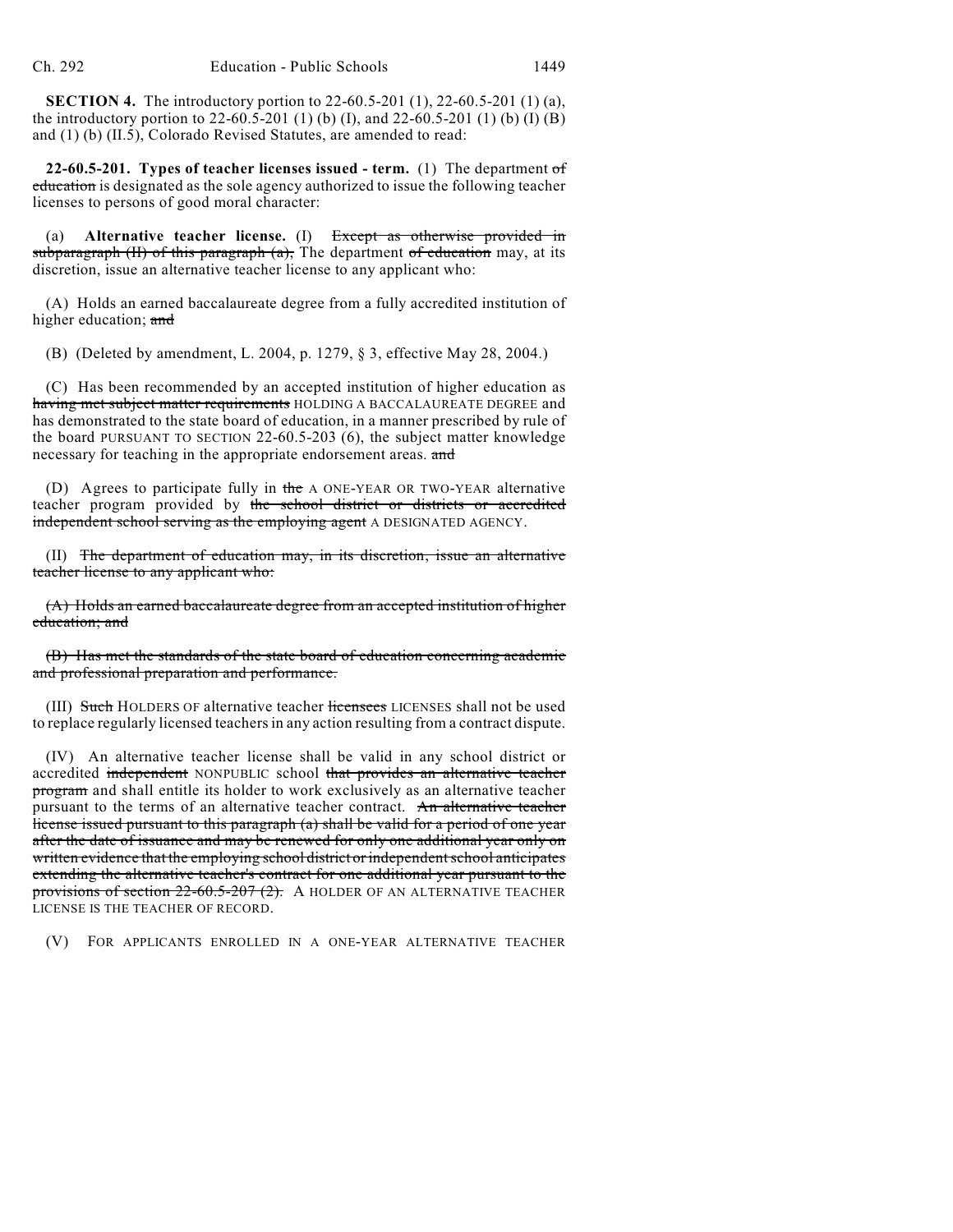PROGRAM, THE ALTERNATIVE TEACHER LICENSE ISSUED PURSUANT TO THIS PARAGRAPH (a) SHALL BE VALID FOR A PERIOD OF ONE YEAR AFTER THE DATE OF ISSUANCE AND MAY BE RENEWED FOR ONLY ONE ADDITIONAL YEAR, BUT ONLY UPON WRITTEN EVIDENCE THAT THE EMPLOYING SCHOOL DISTRICT, ACCREDITED NONPUBLIC SCHOOL, OR BOARD OF COOPERATIVE SERVICES ANTICIPATES EXTENDING THE ALTERNATIVE TEACHER'S CONTRACT FOR ONE ADDITIONAL YEAR PURSUANT TO THE PROVISIONS OF SECTION 22-60.5-207 (2). FOR APPLICANTS ENROLLED IN A TWO-YEAR ALTERNATIVE TEACHER PROGRAM, THE ALTERNATIVE TEACHER LICENSE ISSUED PURSUANT TO THIS PARAGRAPH (a) SHALL BE VALID FOR A PERIOD OF TWO YEARS AFTER THE DATE OF ISSUANCE.

(b) **Initial teacher license.** (I) Except as otherwise provided in subparagraphs  $(H)$  and  $(H.5)$  SUBPARAGRAPH (II) of this paragraph (b), the department, of education, in its discretion, may issue an initial teacher license to any applicant who:

(B) Has completed an approved program of preparation for teachers or an A ONE-YEAR OR TWO-YEAR alternative teacher program;

(II.5) The department of education, in its discretion, may issue an initial teacher license to any applicant who:

(A) Has successfully completed a teacher in residence program implemented by a school district or board of cooperative services pursuant to section 22-32-110.3 and has been recommended for licensure by the employing school district; and

(B) Has demonstrated professional competencies in subject areas as specified by rule of the state board of education pursuant to section 22-60.5-203.

**SECTION 5.** 22-60.5-203, Colorado Revised Statutes, is amended BY THE ADDITION OF THE FOLLOWING NEW SUBSECTIONS to read:

**22-60.5-203. Assessment of professional competencies - rules.** (5) THE STATE BOARD OF EDUCATION SHALL, BY RULE, ESTABLISH COMMON CREDIT HOUR STANDARDS FOR ALL APPROVED TEACHER PREPARATION PROGRAMS FOR THE PURPOSE OF SATISFYING PARAGRAPH (c) OF SUBSECTION (6) OF THIS SECTION.

(6) FOR PURPOSES OF ESTABLISHING MINIMUM COMPETENCY IN A LICENSURE ENDORSEMENT AREA, THE STATE BOARD OF EDUCATION SHALL ESTABLISH MINIMUM COURSEWORK STANDARDS THAT ALIGN WITH THE CONTENT STANDARDS ESTABLISHED BY THE STATE BOARD OF EDUCATION PURSUANT TO SECTION 22-2-109 (3). MINIMUM COURSEWORK STANDARDS MAY BE SHOWN IN ONE OF THE FOLLOWING WAYS:

(a) FOR ELEMENTARY TEACHERS, INCLUDING SPECIAL EDUCATION GENERALIST TEACHERS, PASSAGE OF THE ELEMENTARY CONTENT TEST;

(b) FOR SECONDARY TEACHERS:

(I) A DEGREE IN THE ENDORSEMENT AREA;

(II) PASSAGE OF A CONTENT TEST IN THE ENDORSEMENT AREA; OR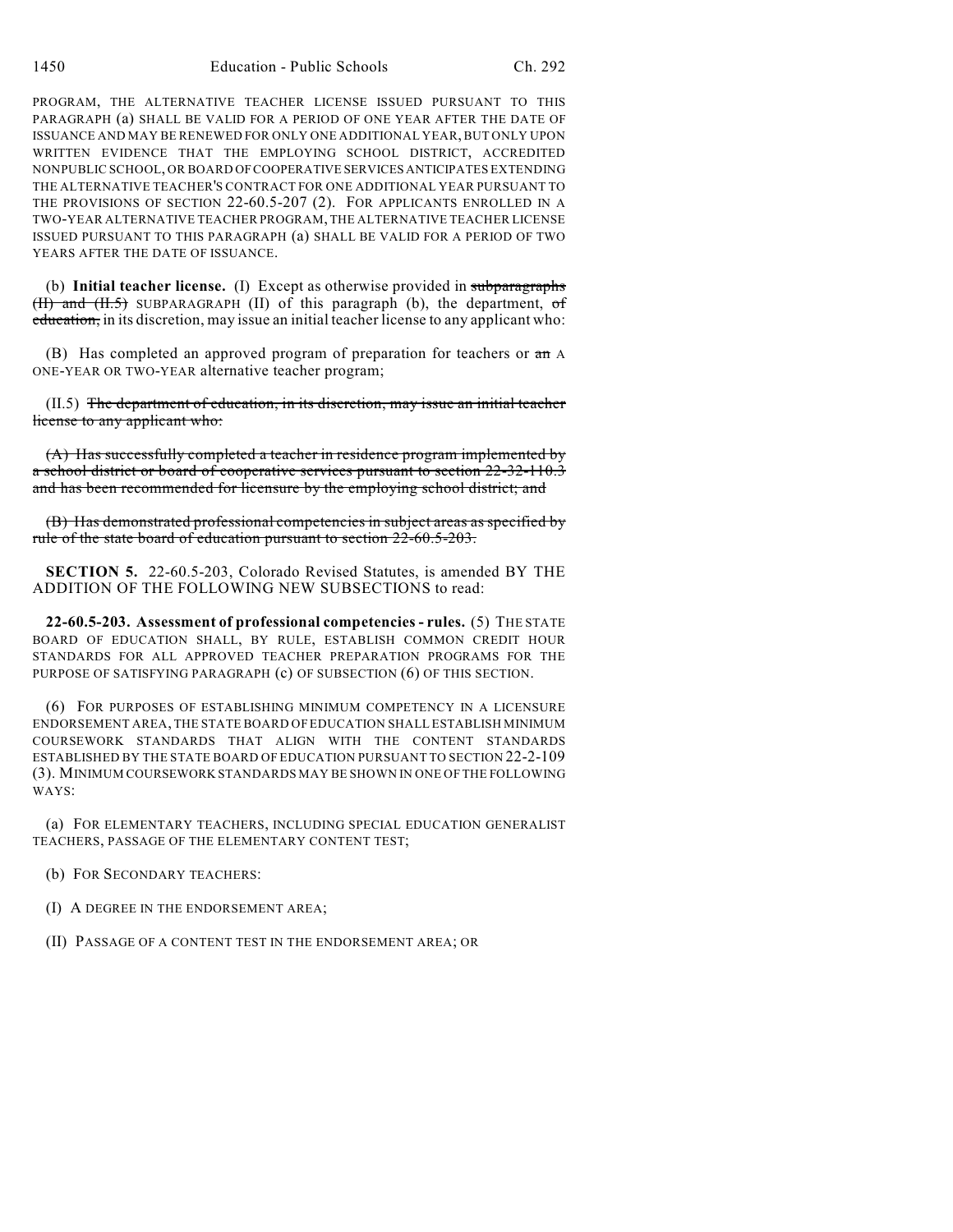(III) TWENTY-FOUR HOURS OF COURSEWORK IN THE ENDORSEMENT AREA.

**SECTION 6.** 22-60.5-205, Colorado Revised Statutes, is REPEALED AND REENACTED, WITH AMENDMENTS, to read:

**22-60.5-205. One-year and two-year alternative teacher programs legislative declaration - standards and evaluation - duties of department duties of the state board of education - fees.** (1) (a) THE GENERAL ASSEMBLY HEREBY FINDS AND DECLARES THAT:

(I) MANY SCHOOL DISTRICTS FACE A SHORTAGE OF TEACHERS AND OFTEN STRUGGLE TO FIND QUALIFIED PERSONS TO TEACH THEIR STUDENTS;

(II) THE INCREASED USE OF EMERGENCY AUTHORIZATIONS TO HIRE PERSONS WHO DO NOT HAVE TEACHER LICENSES AND, IN SOME CASES, HAVE NOT RECEIVED ANY FORM OF TEACHER PREPARATION OR EDUCATION POTENTIALLY JEOPARDIZES A SCHOOL DISTRICT'S GOAL OF PROVIDING A QUALITY EDUCATION FOR EACH STUDENT; AND

(III) OFTEN, PERSONS WITH EXPERIENCE IN AREAS OTHER THAN EDUCATION CAN HELP ALLEVIATE THE TEACHER SHORTAGE FACED BY MANY SCHOOL DISTRICTS, SO LONG AS THESE PERSONS RECEIVE ADEQUATE SUPERVISION AND EDUCATION IN TEACHING METHODS AND PRACTICES.

(b) THE GENERAL ASSEMBLY THEREFORE DECLARES THAT IT IS IN THE BEST INTEREST OF THE STATE OF COLORADO TO ALLOW DESIGNATED AGENCIES TO CREATE ONE-YEAR AND TWO-YEAR ALTERNATIVE TEACHER PROGRAMS PURSUANT TO THE PROVISIONS OF THIS SECTION WITH THE INTENT THAT THESE PROGRAMS PROVIDE A VEHICLE FOR DESIGNATED AGENCIES TO CUSTOMIZE THE PREPARATION OF TEACHER CANDIDATES, REDUCE THE NUMBER OF PERSONS EMPLOYED UNDER EMERGENCY AUTHORIZATIONS, AND HELP DESIGNATED AGENCIES RECRUIT AND EMPLOY NONTRADITIONAL TEACHER CANDIDATES, WHILE MAINTAINING TEACHER PREPARATION PROGRAM STANDARDS, DELIVERING HIGH-QUALITY EDUCATIONAL SERVICES, AND PROTECTING THE INTERESTS OF STUDENTS.

(2) DESIGNATED AGENCIES ARE HEREBY AUTHORIZED TO IMPLEMENT ONE-YEAR ALTERNATIVE TEACHER PROGRAMS OR TWO-YEAR ALTERNATIVE TEACHER PROGRAMS, WHICH TWO-YEAR PROGRAMS WERE FORMERLY KNOWN AS TEACHER IN RESIDENCE PROGRAMS, AS FOLLOWS:

(a) A ONE-YEAR ALTERNATIVE TEACHER PROGRAM SHALL BE DESIGNED TO BE COMPLETED WITHIN ONE YEAR. HOWEVER, THE EMPLOYING SCHOOL DISTRICT OR NONPUBLIC SCHOOL MAY EXTEND AN ALTERNATIVE TEACHER'S PARTICIPATION FOR ONE ADDITIONAL YEAR BASED ON UNFORESEEN CIRCUMSTANCES AND THE EXPECTATION THAT THE ALTERNATIVE TEACHER WILL COMPLETE THE PROGRAM IN THE SECOND YEAR.

(b) AN ALTERNATIVE TEACHER PROGRAM SHALL INCLUDE, BUT NEED NOT BE LIMITED TO, SUPERVISION BY MENTOR TEACHERS, PERFORMANCE EVALUATIONS, AND A PROGRAM MINIMUM OF TWO HUNDRED TWENTY-FIVE CLOCK HOURS OF PLANNED INSTRUCTION AND ACTIVITIES, WHICH SHALL INCLUDE TRAINING IN DROPOUT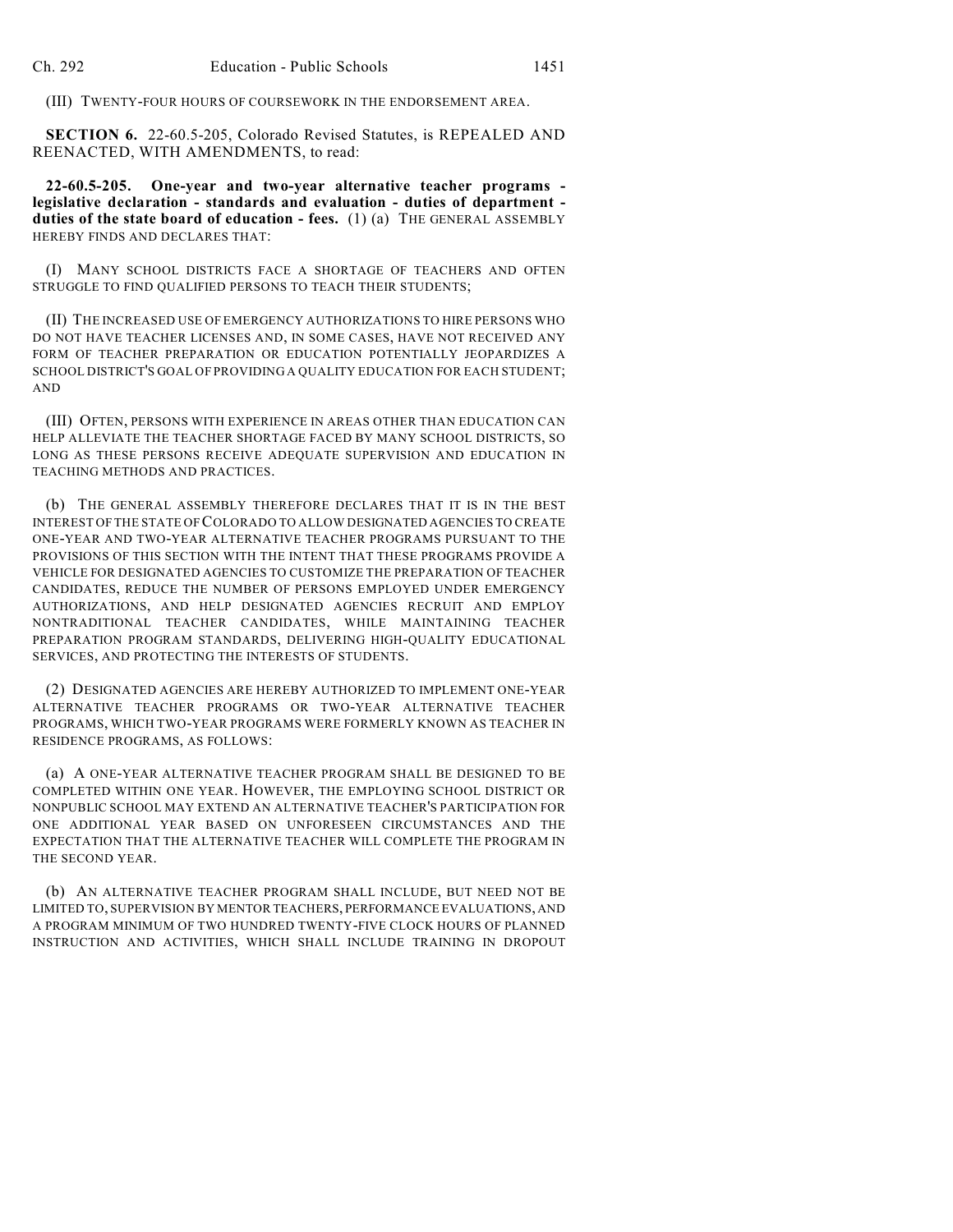PREVENTION. THE TOTAL NUMBER OF HOURS OF PLANNED INSTRUCTION AND ACTIVITIES MAY BE MODIFIED BY THE ALTERNATIVE TEACHER SUPPORT TEAM, AS DESCRIBED IN SECTION 22-60.5-206, FOR AN ALTERNATIVE TEACHER BASED UPON HIS OR HER QUALIFICATIONS, KNOWLEDGE, AND EXPERIENCE.

(c) A DESIGNATED AGENCY THAT CHOOSES TO IMPLEMENT AN ALTERNATIVE TEACHER PROGRAM MAY COLLABORATE AND CONTRACT WITH AN INSTITUTION OF HIGHER EDUCATION THAT PROVIDES AN APPROVED TEACHER PREPARATION PROGRAM. A CONTRACT ENTERED INTO PURSUANT TO THIS PARAGRAPH (c) SHALL INCLUDE, BUT NEED NOT BE LIMITED TO, THE PROVISION OF TEACHER PREPARATION COURSES AND SUBJECT MATTER COURSES AS NECESSARY TO COMPLY WITH THE TEACHER PREPARATION PROGRAM REQUIREMENTS ESTABLISHED BY THE COLORADO COMMISSION ON HIGHER EDUCATION PURSUANT TO SECTION 23-1-121, C.R.S.

(d) (I) A PERSON EMPLOYED AS AN ALTERNATIVE TEACHER SHALL HOLD AN ALTERNATIVE TEACHER LICENSE ISSUED PURSUANT TO SECTION 22-60.5-201 (1) (a). EXCEPT AS OTHERWISE PROVIDED IN SUBPARAGRAPH (II) OF THIS PARAGRAPH (d) AND SECTION 22-60.5-207 (2), A PERSON MAY BE EMPLOYED AS AN ALTERNATIVE TEACHER FOR A TOTAL OF TWO YEARS. A PERSON EMPLOYED AS AN ALTERNATIVE TEACHER SHALL MEET THE CONTENT-AREA EDUCATION REQUIREMENTS SPECIFIED BY RULE OF THE STATE BOARD OF EDUCATION.

(II) A PERSON MAY BE EMPLOYED AS AN ALTERNATIVE TEACHER FOR A TOTAL OF THREE YEARS FOR THE PURPOSE OF RECEIVING A SPECIAL EDUCATION TEACHING ENDORSEMENT PURSUANT TO SECTION 22-60.5-106 (2).

(e) UPON COMPLETING AN ALTERNATIVE TEACHER PROGRAM, THE ALTERNATIVE TEACHER SHALL OBTAIN AN INITIAL TEACHER LICENSE PURSUANT TO SECTION 22-60.5-201 (1) (b) (I) IN ORDER TO BE EMPLOYED BY A SCHOOL DISTRICT AS A TEACHER.

(f) AN ALTERNATIVE TEACHER SHALL COMPLETE HIS OR HER INDUCTION PROGRAM PRIOR TO RECEIVING A PROFESSIONAL LICENSE.

(g) (I) WITHIN THIRTY DAYS AFTER EMPLOYING A PERSON AS AN ALTERNATIVE TEACHER, A SCHOOL DISTRICT OR NONPUBLIC SCHOOL SHALL NOTIFY THE DEPARTMENT OF THE ALTERNATIVE TEACHER'S NAME, ADDRESS, AND ANY OTHER INFORMATION THAT MAY BE NECESSARY TO ASSIST THE DEPARTMENT IN PROVIDING PERTINENT INFORMATION UNDER THE REQUIREMENTS OF SUBPARAGRAPH (II) OF THIS PARAGRAPH (g).

(II) THE DEPARTMENT SHALL PROVIDE INFORMATION TO EACH ALTERNATIVE TEACHER CONCERNING THE REQUIREMENTS FOR TEACHER LICENSURE AS SPECIFIED IN SECTION 22-60.5-201 AND BY RULE OF THE STATE BOARD OF EDUCATION.

(h) AN ALTERNATIVE TEACHER PROGRAM SHALL MEET THE PERFORMANCE-BASED TEACHER LICENSURE STANDARDS ADOPTED BY THE STATE BOARD OF EDUCATION PURSUANT TO SECTION 22-2-109 (3).

(3) (a) A DESIGNATED AGENCY THAT CHOOSES TO IMPLEMENT AN ALTERNATIVE TEACHER PROGRAM PURSUANT TO THE PROVISIONS OF SUBSECTION (2) OF THIS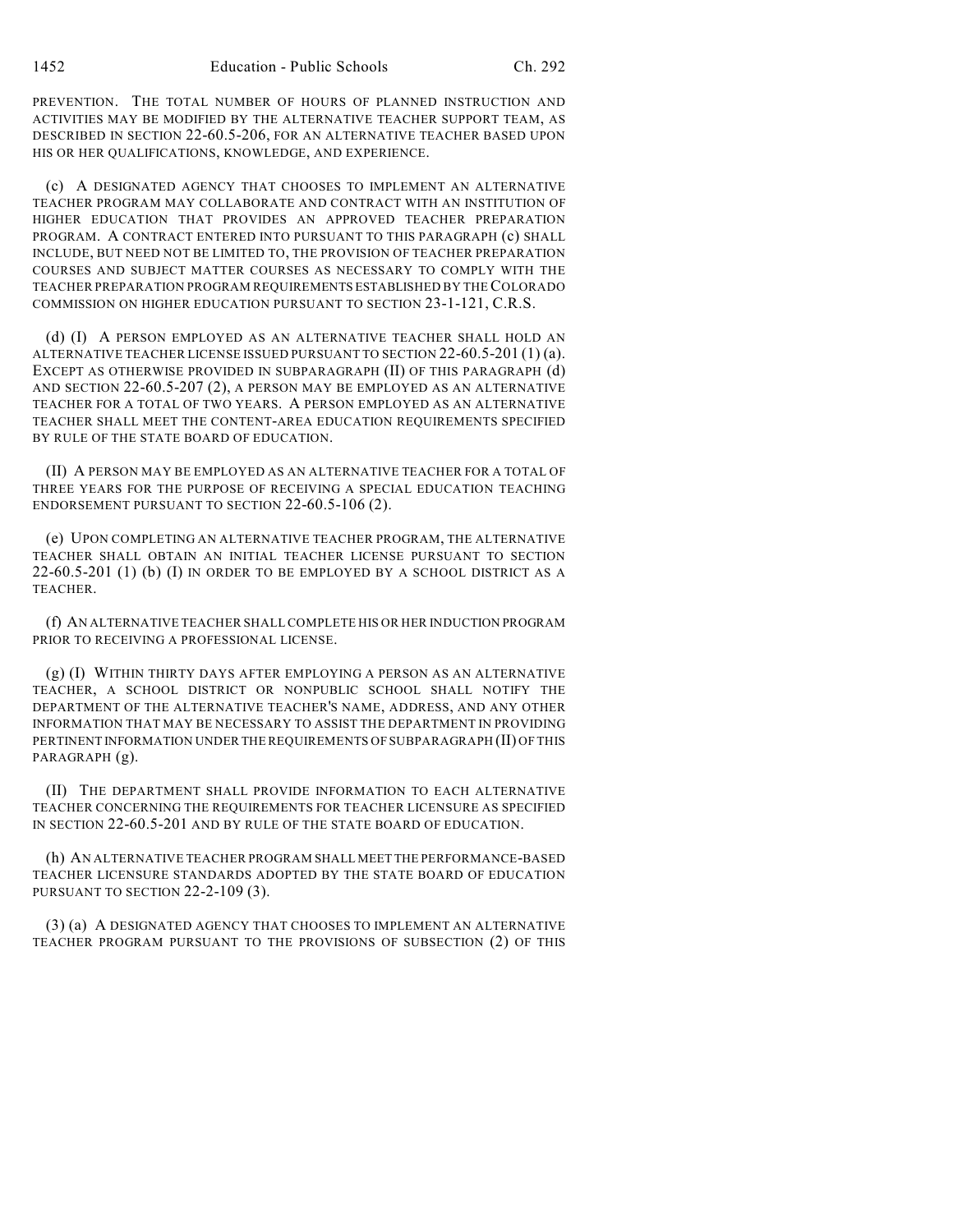SECTION SHALL NOTIFY THE DEPARTMENT AND SUBMIT A DESCRIPTION OF THE ALTERNATIVE TEACHER PROGRAM TO THE DEPARTMENT. THE DEPARTMENT SHALL REVIEW THE ALTERNATIVE TEACHER PROGRAM TO ENSURE THAT IT MEETS THE REQUIREMENTS SPECIFIED IN SUBSECTION (2) OF THIS SECTION AND SHALL RECOMMEND TO THE STATE BOARD OF EDUCATION APPROVAL OR DISAPPROVAL OF THE ALTERNATIVE TEACHER PROGRAM. WITHIN NINETY DAYS AFTER THE DESIGNATED AGENCY SUBMITS THE ALTERNATIVE TEACHER PROGRAM DESCRIPTION TO THE DEPARTMENT, THE STATE BOARD OF EDUCATION SHALL NOTIFY THE IMPLEMENTING DESIGNATED AGENCY THAT IT HAS EITHER APPROVED OR DISAPPROVED THE ALTERNATIVE TEACHER PROGRAM.

(b) (I) THE STATE BOARD OF EDUCATION SHALL, AT ITS DISCRETION, APPROVE AN APPLICATION BY A DESIGNATED AGENCY SEEKING TO PROVIDE AN ALTERNATIVE TEACHER PROGRAM. THE APPLICATION SHALL MEET THE REQUIREMENTS OF THIS SECTION AND ANY RULES ESTABLISHED BY THE STATE BOARD OF EDUCATION. THE STATE BOARD OF EDUCATION IS AUTHORIZED TO RESOLVE ANY DIFFERENCES THAT MAY ARISE BETWEEN SCHOOL DISTRICTS, ACCREDITED NONPUBLIC SCHOOLS, AND ACCEPTED INSTITUTIONS OF HIGHER EDUCATION WITH REGARD TO ALTERNATIVE TEACHER PROGRAMS.

(II) NOTWITHSTANDING ANY LAW TO THE CONTRARY, THE STATE BOARD OF EDUCATION IS AUTHORIZED, FOR GOOD CAUSE, TO WAIVE ANY REQUIREMENTS IMPOSED BY LAW REGARDING A DESIGNATED AGENCY'S ALTERNATIVE TEACHER PROGRAM IF, IN ITS DISCRETION, IT DEEMS THE WAIVER NECESSARY TO ACCOMPLISH THE PURPOSES OF THIS SECTION.

(4) THE DEPARTMENT SHALL:

(a) PROVIDE TECHNICAL ASSISTANCE UPON REQUEST TO ALL DESIGNATED AGENCIES AS NECESSARY TO IMPLEMENT THE PROVISIONS OF THIS SECTION; AND

(b) REVIEW AND SUBMIT TO THE STATE BOARD OF EDUCATION FOR APPROVAL ALL APPLICATIONS MADE BY DESIGNATED AGENCIES TO PROVIDE ALTERNATIVE TEACHER PROGRAMS PURSUANT TO SUBSECTION (3) OF THIS SECTION.

(5) NOT MORE THAN EVERY FIVE YEARS, THE DEPARTMENT SHALL PERFORM AN ON-SITE EVALUATION OF EACH ALTERNATIVE TEACHER PROGRAM TO ENSURE THAT IT MEETS THE REQUIREMENTS OF THIS SECTION. AN ALTERNATIVE TEACHER PROGRAM THAT DOES NOT MEET THE REQUIREMENTS OF THIS SECTION SHALL BE SUBJECT TO DISAPPROVAL BY THE STATE BOARD OF EDUCATION. AN ALTERNATIVE TEACHER PROGRAM THAT IS DISAPPROVED BY THE STATE BOARD OF EDUCATION SHALL BE TERMINATED BY THE IMPLEMENTING DESIGNATED AGENCY ON COMPLETION OF THE ACADEMIC YEAR IN WHICH THE ALTERNATIVE TEACHER PROGRAM IS DISAPPROVED; EXCEPT THAT THE DESIGNATED AGENCY MAY CONTINUE TO OPERATE THE ALTERNATIVE TEACHER PROGRAM IF, PRIOR TO THE END OF SAID ACADEMIC YEAR, THE DESIGNATED AGENCY REDESIGNS THE ALTERNATIVE TEACHER PROGRAM TO MEET THE REQUIREMENTS OF THIS SECTION AND THE STATE BOARD OF EDUCATION APPROVES THE REDESIGNED ALTERNATIVE TEACHER PROGRAM.

(6) A DESIGNATED AGENCY THAT IS NOT AN INSTITUTION OF HIGHER EDUCATION MAY CHARGE AN ALTERNATIVE TEACHER IN AN ALTERNATIVE TEACHER PROGRAM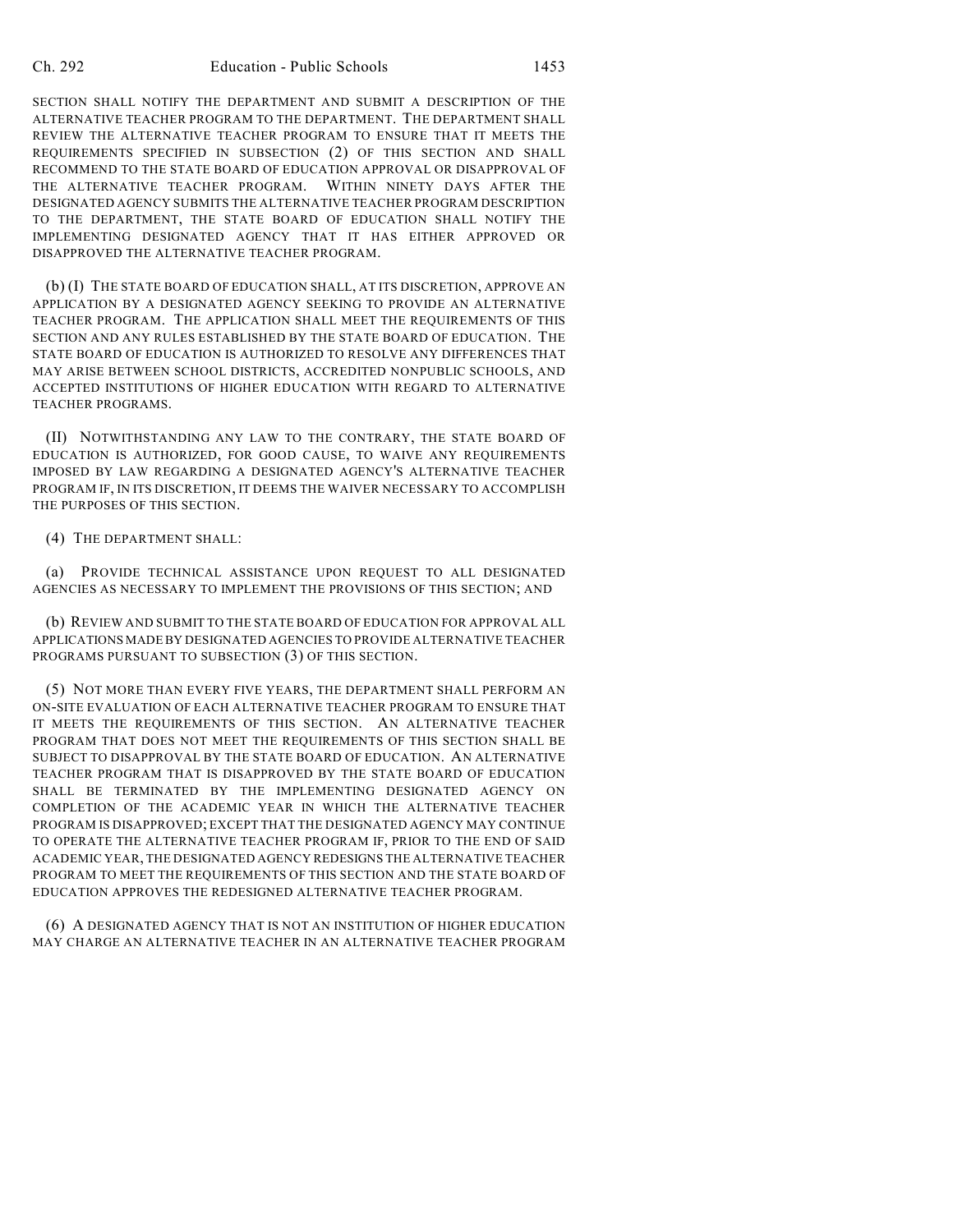A FEE IN SUCH AMOUNT AS TO GENERATE SUFFICIENT REVENUE TO OFFSET THE DIRECT AND INDIRECT COSTS TO THE DESIGNATED AGENCY FOR THE DEVELOPMENT AND ADMINISTRATION OF THE ALTERNATIVE TEACHER PROGRAM. ANY FEES COLLECTED PURSUANT TO THE PROVISIONS OF THIS SUBSECTION (6) SHALL BE USED FOR THE PURPOSES SET FORTH IN THIS SECTION AND SHALL NOT BE EXPENDED FOR ANY OTHER PURPOSE.

(7) A DESIGNATED AGENCY THAT IS AN INSTITUTION OF HIGHER EDUCATION MAY ESTABLISH PROGRAM FEES IN ACCORDANCE WITH ITS EXISTING POLICIES. A PUBLIC INSTITUTION OF HIGHER EDUCATION SHALL ESTABLISH PROGRAM FEES IN ACCORDANCE WITH EXISTING STATE LAWS AND RULES ESTABLISHED BY THE COLORADO COMMISSION ON HIGHER EDUCATION.

**SECTION 7.** 22-60.5-206, Colorado Revised Statutes, is amended to read:

**22-60.5-206. Alternative teacher support teams - duties - advisory councils.** (1) An alternative teacher support team shall be established by the designated agency for each holder of an alternative teacher license employed as an alternative teacher THROUGH AN ALTERNATIVE TEACHER PROGRAM. At a minimum, each alternative teacher support team shall be composed of the AN alternative teacher's mentor teacher and the principal and a representative of an accepted institution of higher education, IF APPLICABLE.

(2) The alternative teacher support team shall:

(a) Establish the content of the required program of planned instruction and activities;

(b) Determine at what point in the program the AN alternative teacher may have responsibility for classroom instruction;

(c) Assure ENSURE that a significant portion of the teaching assignment of the AN alternative teacher is in the subject matter area or areas of the alternative teacher's endorsement;

(d) Evaluate the progress and effectiveness of the AN alternative teacher; and

(e) Make a recommendation to the school district or accredited independent NONPUBLIC school that employs the AN alternative teacher as to the CONCERNING HIS OR HER eligibility of the alternative teacher to receive an initial teacher license or whether the alternative teacher HE OR SHE is unable to complete the ONE-YEAR alternative teacher program due to unforseen UNFORESEEN circumstances, but should apply for an extension of the alternative teacher license with the expectation that the alternative teacher HE OR SHE will complete the HIS OR HER program in the second WITHIN ONE ADDITIONAL year.

(3) As a member of an alternative teacher support team, the mentor teacher has primary responsibility for representing the faculty and parents in evaluating and making recommendations regarding the issuance of an initial teacher license to the AN alternative teacher or renewal of the AN alternative teacher license for one additional year. In recognition of the significant duties and responsibilities of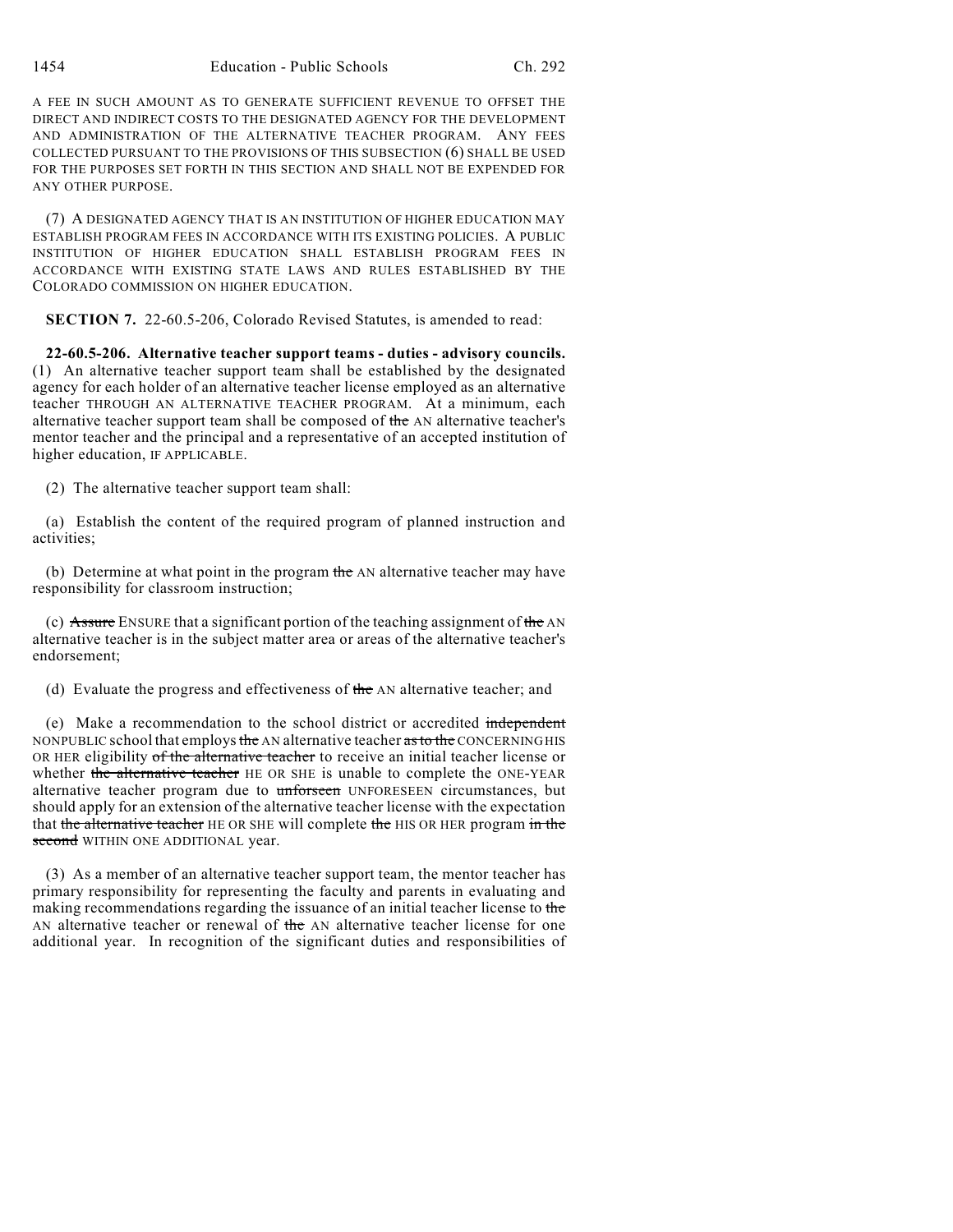mentor teachers, the designating school district or accredited independent NONPUBLIC school shall make appropriate provision as is PROVISIONS AS ARE necessary to ensure the proper discharge of such duties and responsibilities by the mentor teacher.

(4) In addition, for purposes of carrying out any alternative teacher program approved by the state board of education, any designated agency shall establish an advisory council which THAT shall include, at a minimum, representatives of each school district or accredited independent NONPUBLIC school, including at least one mentor teacher, and a representative of any accepted institution of higher education in such THE designated agency.

**SECTION 8.** 22-60.5-207 (2), Colorado Revised Statutes, is amended to read:

**22-60.5-207. Alternative teacher contracts.** (2) The term of an alternative teacher contract shall be for one year OR TWO YEARS; except that an employing school district or independent NONPUBLIC school may extend an A ONE-YEAR alternative teacher contract for only one additional year based on written evidence of unforseen UNFORESEEN circumstances that prevent the alternative teacher from completing the ONE-YEAR alternative teacher program in one year and the expectation of the alternative teacher's support team that he or she can complete the ONE-YEAR alternative teacher program in one additional year.

**SECTION 9.** Part 3 of article 60.5 of title 22, Colorado Revised Statutes, is amended BY THE ADDITION OF A NEW SECTION CONTAINING RELOCATED PROVISIONS, WITH AMENDMENTS, to read:

**22-60.5-305.5. [Formerly 22-32-110.4] Alternative principal preparation program.** (1) The general assembly finds that there is a shortage of persons in the state who are licensed as principals and are available for employment by school districts. The general assembly further finds that persons who have achieved success in careers outside of education and who are interested in employment as school principals may provide a new source of leadership talent for school districts as they seek to hire school principals. Therefore, the general assembly concludes that it is in the interest of the state to authorize school districts to design and implement individualized alternative principal programs to enable persons from outside the education community to develop the skills and experiences necessary to successfully lead a public school and to ultimately qualify ULTIMATELY for licensure as principals.

(2) A school district may employ as a principal or a vice-principal a person who holds a principal authorization issued pursuant to section 22-60.5-111 (14). A person who is employed under a principal authorization may perform the duties of a principal or a vice-principal in a school so long as the person is under the supervision of a professional principal licensee. The school district shall work collaboratively COLLABORATE with the person in designing an individualized alternative principal program, which the person shall complete while employed under the authorization. The school district may work with a governmental, nonprofit, or for-profit entity in designing and implementing the individualized alternative principal program. The individualized alternative principal program shall be subject to approval by the state board of education as provided in section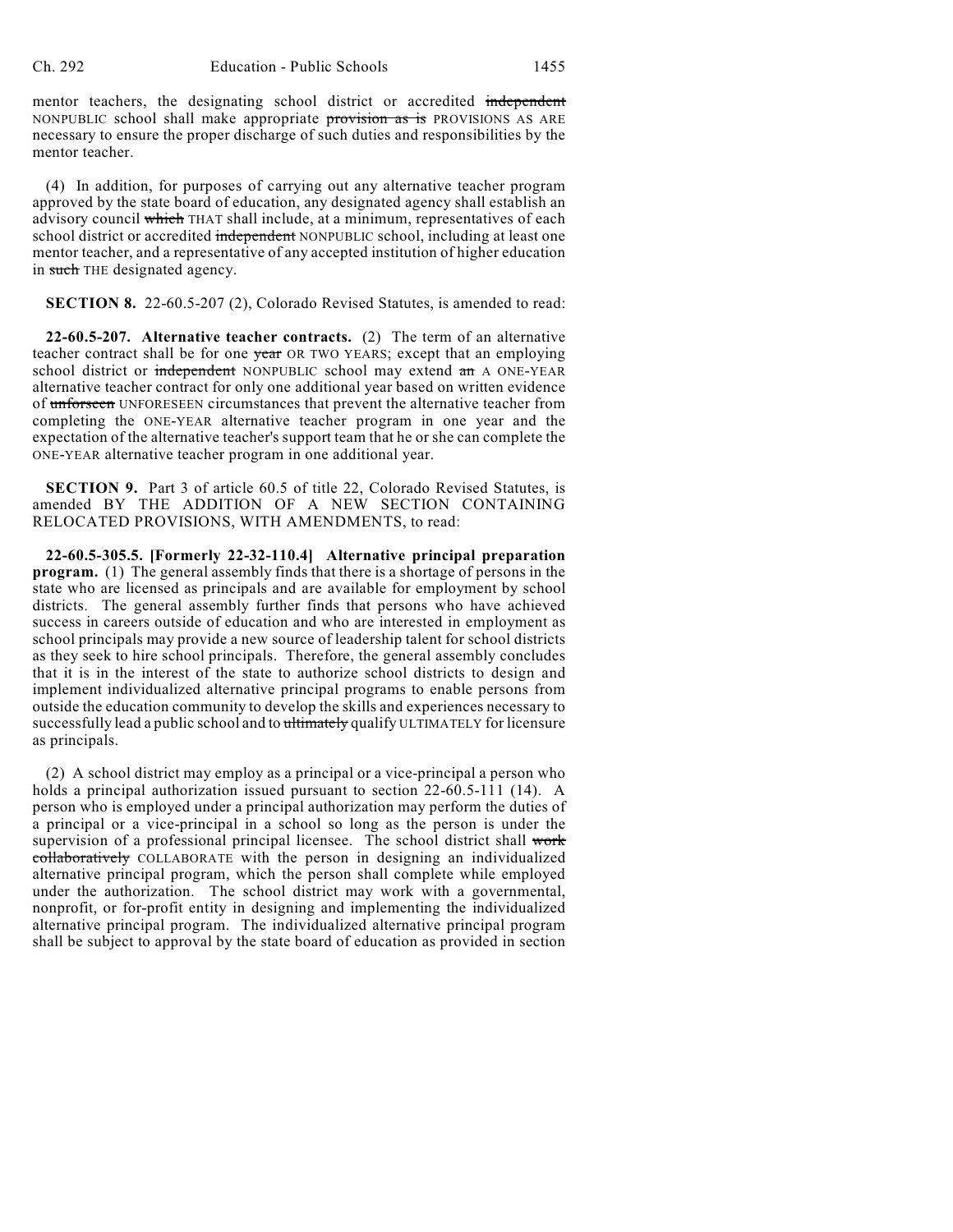22-60.5-111 (14) and in accordance with rules adopted by the state board of education.

(3) In designing an individualized alternative principal program, the school district SHALL, at a minimum, shall ensure that:

(a) The program will provide the information, experience, and training to enable the person who is employed under the principal authorization to develop the skills and obtain the experience and training that are comparable to those possessed by a person who qualifies for an initial principal license, as provided in section 22-60.5-301 (1) (a);

(b) The person who is employed under the principal authorization is required to successfully demonstrate professional competencies in subject matter areas, as specified by rule of the state board pursuant to section 22-60.5-303;

(c) The person who is employed under the principal authorization receives continuous coaching and mentoring IS MENTORED AND COACHED CONTINUOUSLY by one or more licensed principals and administrators;

(d) The person who is employed under the principal authorization is assessed at the beginning of the individualized alternative principal program to determine his or her strengths and weaknesses and that the program is designed to fit the person's individual education and training needs; and

(e) The individualized alternative principal program complements the school improvement plan, if one exists, of the school in which the person who holds a principal authorization would be employed.

(4) In designing an individualized alternative principal program, the school district shall assess the needs of the school to which the person employed under the principal authorization would be assigned and ensure that the person receives training that will equip the person to meet the specific needs of the school and the community in which it is located.

(5) A school district may employ a person who holds a principal authorization for three years. After such period THAT TIME, the school district may employ the person as a principal only if the person HE OR SHE receives an initial or professional principal license pursuant to section 22-60.5-301. The school district may choose to provide an induction program, as described in section 22-60.5-304, for the person while he or she is employed under a principal authorization. The induction program, if provided, shall be in addition to the individualized alternative principal program to be completed by the person while he or she is employed under a principal authorization.

**SECTION 10.** 22-63-201 (2), Colorado Revised Statutes, is amended to read:

**22-63-201. Employment - license required - exception.** (2) (a) The general assembly hereby recognizes that many persons with valuable professional expertise in areas other than teaching provide a great benefit to students in THROUGH their experience and functional knowledge when hired by a school district. to teach. To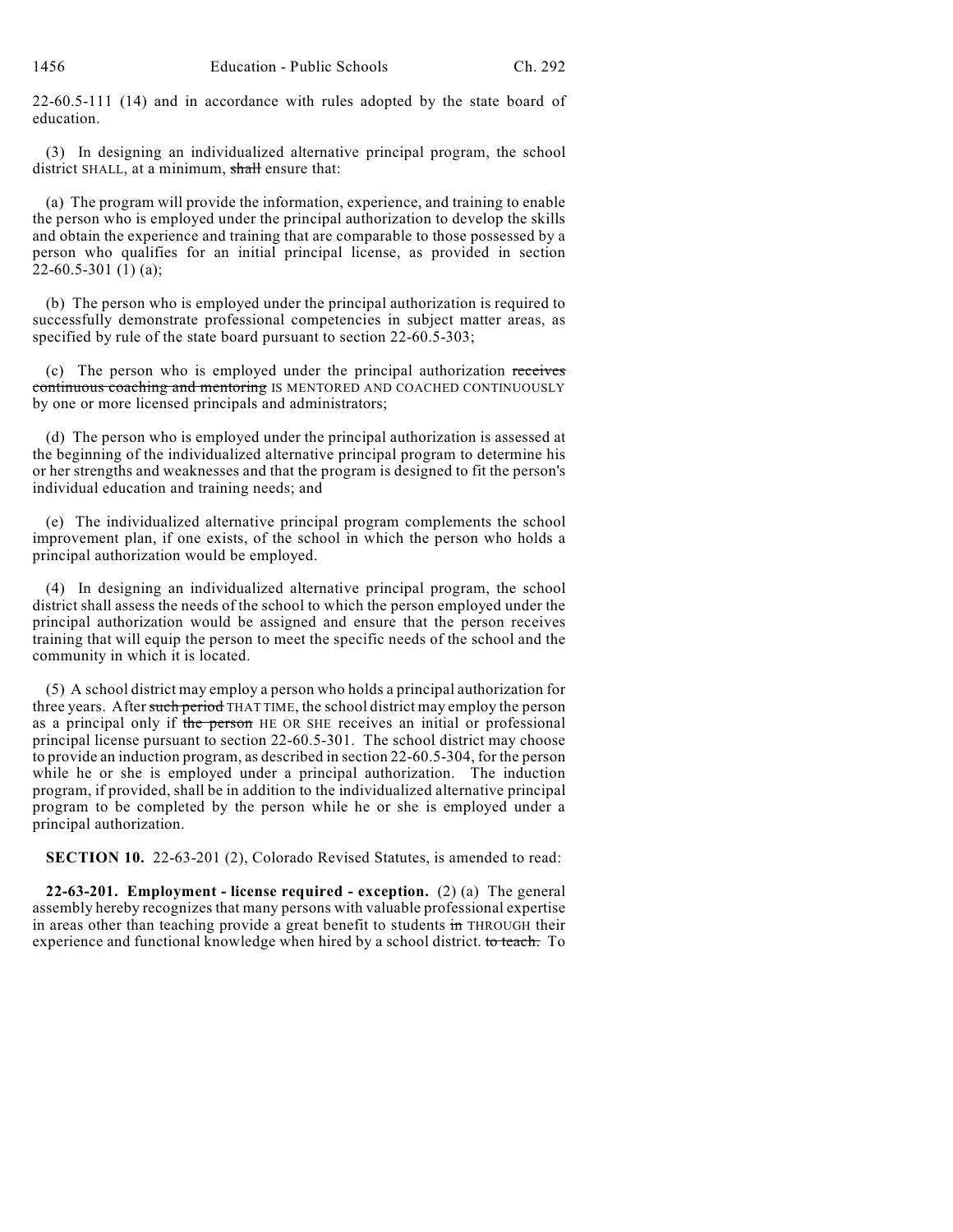facilitate the employment of these persons and comply with the requirements of federal law, the general assembly has statutory provisions to create an alternative teacher license and alternative teacher programs to enable school districts to create teacher in residence programs to employ persons with expertise in professions other than teaching. These provisions enable a school district to employ a person with professional expertise in a particular subject area, while ensuring that the person receives the necessary training and develops the necessary skills to be a highly qualified teacher. The general assembly strongly encourages each school district to hire persons who hold alternative teacher licenses and teacher in residence authorizations to provide a wide range of experience in teaching and functional subject matter knowledge for the benefit of the students enrolled in the school district.

(b) A school district may hire a person who holds an alternative teacher license to teach as an alternative teacher pursuant to an alternative teacher contract as described in section 22-60.5-207. A school district may hire a person who holds a teacher in residence authorization to teach as a resident teacher pursuant to a teacher in residence program implemented by the school district or a board of cooperative services pursuant to section 22-32-110.3.

**SECTION 11.** 22-63-402, Colorado Revised Statutes, is amended to read:

**22-63-402. Services - disbursements.** No order or warrant for the disbursement of school district moneys shall be drawn in favor of any person for services as a teacher, except for services performed for a junior college district or in an adult education program, unless such THE person either holds a valid teacher's license or authorization from the department of education. or is employed as a resident teacher pursuant to section 22-32-110.3. Such license OR authorization or residency shall be duly registered in the administrative office of the school district wherein the services are to be rendered. A teacher shall either hold a valid license or authorization or be employed as a resident teacher during all periods of employment by a school district. Any A person who performs services as a teacher without either possessing a valid teacher's license or authorization or being employed as a resident teacher shall forfeit all claim to compensation out of school district moneys for the time during which services are performed without such THE license OR authorization. or residency.

**SECTION 12.** 23-1-121 (6), Colorado Revised Statutes, is amended to read:

**23-1-121. Commission directive - approval of teacher preparation programs.** (6) The department shall annually prepare a report concerning the effectiveness of the review of teacher preparation programs conducted pursuant to this section and shall provide notice to the education committees of the senate and the house of representatives, or any successor committees, that the report is available to the COMMITTEE members of the committees upon request. The report shall also state the percentage of teacher candidates graduating from each teacher preparation program during the preceding twelve months that applied for and received an initial teacher license pursuant to section 22-60.5-201, C.R.S., and the percentage of the graduates who passed the assessments administered pursuant to section 22-60.5-203, C.R.S., AND THE NUMBER OF INDIVIDUALS PARTICIPATING IN ALTERNATIVE TEACHER PROGRAMS THAT ARE COLLABORATING OR AFFILIATED WITH